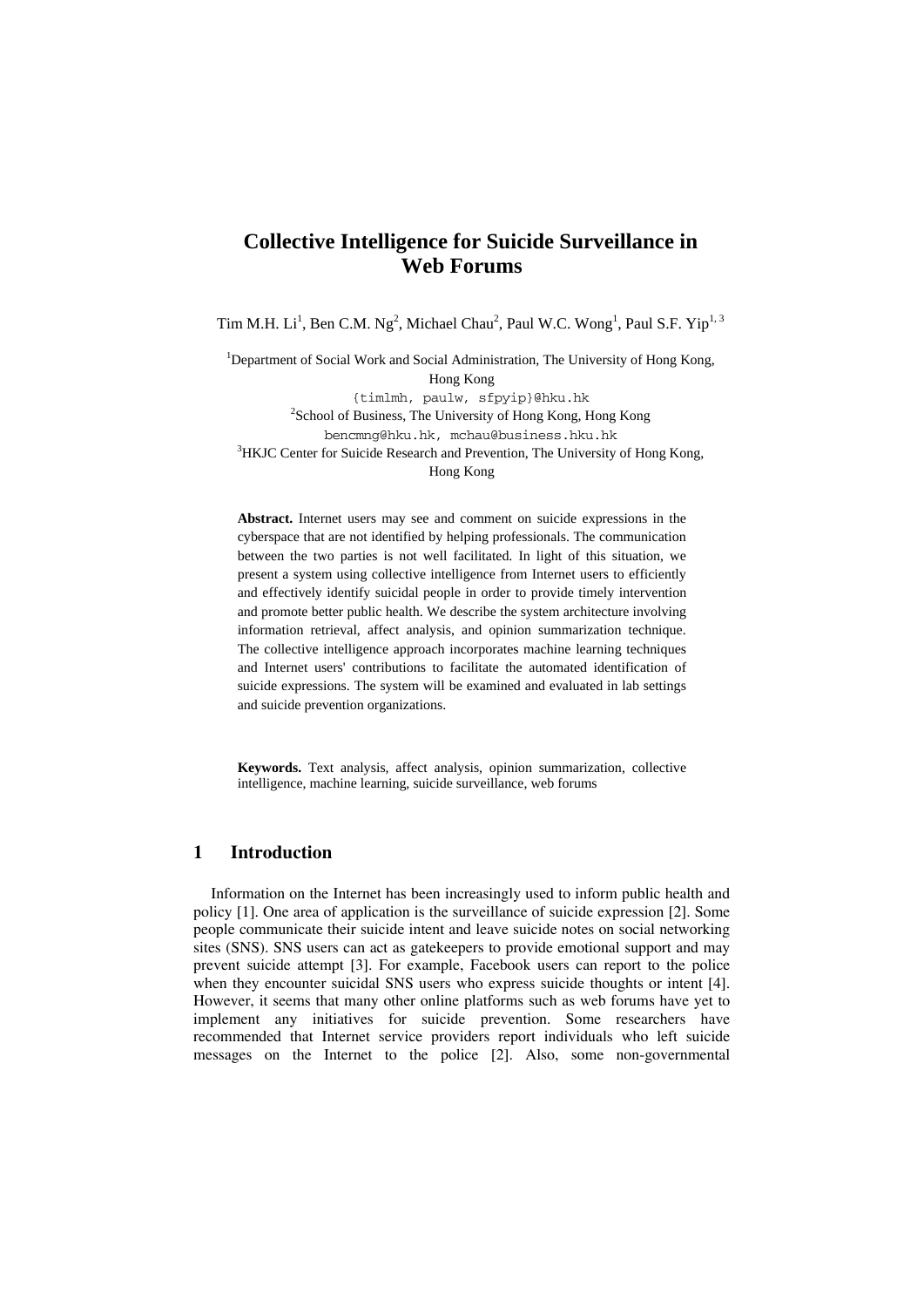organizations have started to identify Internet users who left suicide expressions on the Internet in order to provide help and follow-up services [5]. However, online surveillance and outreach for suicide prevention can be very labor-intensive and inefficient in a vast cyberspace.

Hence, text analysis using automated programs may help reduce the labor cost in the identification process [5]. Moreover, apart from web contents, users' comments may consist of useful information for the process. However, a large amount of comments may overload and perplex the analysis in the identification system. One possible solution is to apply opinion summarization to condense comments in order to maintain system performance [6]. Besides, previous studies have established "expert systems" that act as competently as human experts, by embodying their problemsolving skills in models and data [7]. By incorporating the users' collective contributions into the analysis, our technology may evolve to a synergy between human and machine. In this paper, we propose a system using collective intelligence with affect analysis and opinion summarization technique for automating the identification of suicide expressions in forums.

There are five sections in this paper. The next section presents the related work. Section 3 discusses the architecture of the proposed system. The technical details of collective intelligence are discussed in Section 4. The evaluation plan of the system and our ongoing work are discussed in Section 5.

# **2 Related Work**

There are some previous studies in text analysis, opinion summarization techniques and collective intelligence. Text analysis examines topics, opinions, sentiments and emotions in web contents for a wide range of purposes [8-12]. Previous studies have applied machine learning techniques to group contents into different topics [9]. Furthermore, valuable opinions and commentaries can be extracted by opinion mining and sentiment analysis [10]. Emotion or affect analysis, which has emerged recently, share similar ideas and techniques of well-developed sentiment analysis to classify emotions in contents. Sentiment analysis is used to classify positive, negative or neutral orientation, whereas affect analysis distinguishes different emotions such as happiness, sadness, hate, anger, fear, surprise, and so on. Previous research has provided more understandings on affect analysis by comparing different machine learning techniques [11]. It has been suggested that affect analysis may identify abnormal mood states such as emotional distress [5].

In the era of Web 2.0, people can express their opinions towards a topic, entity, product or service on different online platforms such as forums and blogs. Summarization techniques that produce opinion-oriented [13] and query-focused [14] summaries become more important with the massive textual information on the Internet. Moreover, opinion and sentiment summarization of online conversations has emerged recently to extract valuable information from the Web [15, 16]. Those advanced summarization techniques are originated from text summarization which manages the enormous amount of information, by condensing contents and extracting the most relevant facts or topics [6, 17]. Although typical text summarization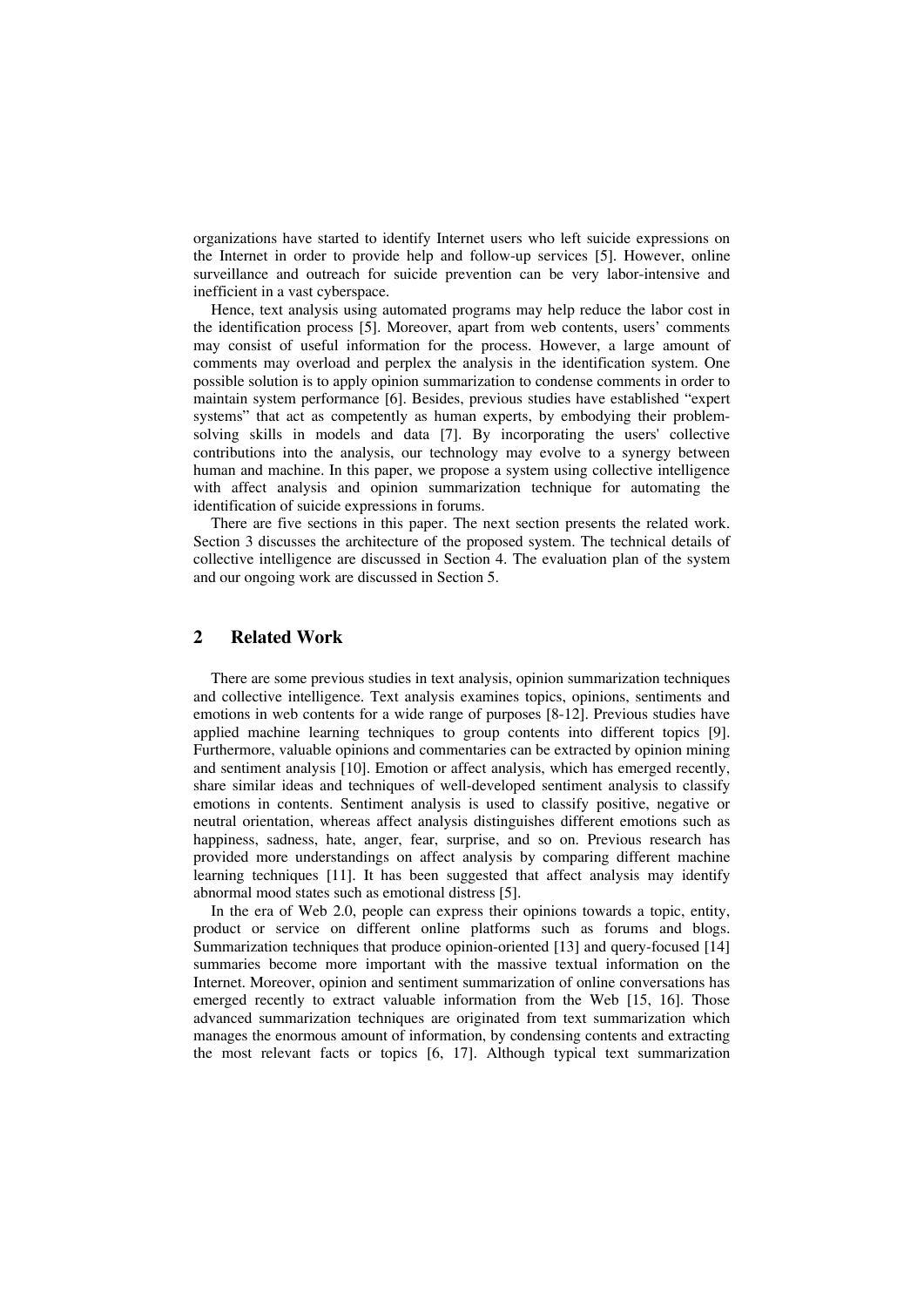techniques adopt summarization by extraction [18], emerging abstractive techniques become more prominent in the research field [19]. Extraction concatenates important relevant sentences in the contents into a summary, whereas abstraction generates novel sentences for a summary.

Collective intelligence is the value created by the contributions of people writing articles, commenting posts and sharing photos on the Internet [20]. Undoubtedly, the Internet as a prominent social platform provides rich collected knowledge. Machine learning techniques, which efficiently identify structures and patterns in large data, allow better use of collected data [7]. Advanced technologies effectively converge individual intelligence and acquire collected high-quality knowledge to create new inferences and ideas [21, 22]. Since Internet users can act as gatekeepers to prevent suicide attempt [3], comments responding to suicide expressions may become collective intelligence in identification system for life-saving purpose.

## **3 System Architecture**

Here we present the system architecture to provide an overview of the system and implementation of our project on suicidal individuals. We propose a collective intelligence system combining text analysis and summarization techniques to identify suicide expressions in web forums. Forums are composed of units of thread, each having a post written by a main author and a number of comments by reply authors. Comments created by reply authors may be instrumental for adjusting classification decision of a post because the comments may contain anti-suicide and positive wordings. A sample page of a forum (in Chinese) is shown in Fig. 1.

| Main Author<br>Post Content                                    | 標題:我好想好想自發 [1]印本百]<br>作者: koala0213 時間: 2012-10-26 12:57 AM<br>標題: 我好想好想自诊<br>話說2007年12月…我因為基內畸形血管突然爆左<br>-藤然死塔去--但因為就手術既醫院塔小心用導管氣穿多我隱解腦血管---令我大量出血---一遍身幾乎完<br>,到外提试已好化或做早期诊断事。<br>入左翼院<br>全部项目<br>好动<br>比到幸福我继就走左…之後就到我家姐…因為一6小事權左幾句就左一句殘癡右一句半身不遂暗話我…伸<br>有我细纯又体因為一心小事嗎…又再次以死殘廢嬰攻擊我…我越來越最得自己正如我前女朋友所請…我根本咽應該出世…<br>最後我購左好多購於自發既文章 亦準備好氨氧 希望各位購到我經段這言既有據人為我評一評理 thank you so much! |
|----------------------------------------------------------------|-------------------------------------------------------------------------------------------------------------------------------------------------------------------------------------------------------------------------------------------------------------------------------------------------------------------------------------------------------------------------------------|
| Reply Author<br>Reply Content                                  | u<br>计调整设计<br>作者: cheong2212 時間: 2012-10-26 05:13 PM<br>原主语你将此信息鳍交有關部門!                                                                                                                                                                                                                                                                                                             |
| Reply Author<br><b>Reply Content</b>                           | Android B (S) 30 A.D.<br>作者: wy_yan824 時間: 2012-10-26 11:37 FM<br>乜佢地哇哀跃,她挤都你一家人吖嘛<br>,應該支持阿默動你先端!!不過樓主都哪行說到要死啦,為呢d人話你而死好哪懂,我都明白你好難受,人地對你哪好,你都要對自己好,都要珍惜自己,把口生体人地<br>度,味由得人點講囉!你要比你心自己,阿佢地門長命!                                                                                                                                                                                      |
| Reply Author<br>Reply Content<br>Reply Author<br>Reply Content | Android 2 H W 212<br>作者: hakuei_izzy 時間: 2012-10-27 12:59 AM<br>作者: 零整 時間: 2012-10-27 12:19 PM<br><b>相好死阵</b>                                                                                                                                                                                                                                                                       |

**Fig. 1.** Forum structure

Fig. 2 shows our system architecture. The system performs information retrieval of threads on forums such as uwants.com and discuss.com.hk, which are popular in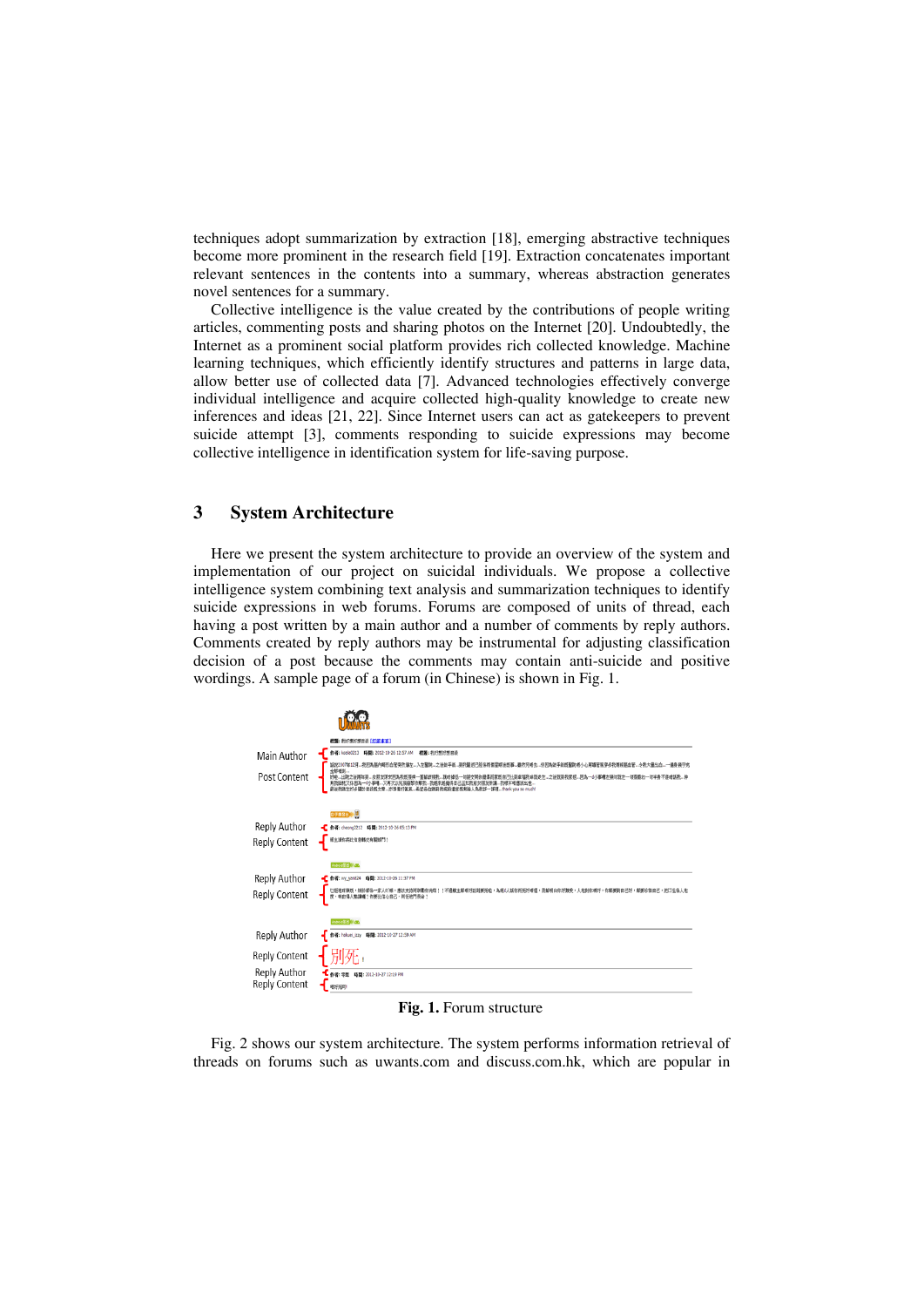Hong Kong, by a meta-search approach [23]. A forum crawler is created to retrieve all forum threads into our database [24, 25]. After acquisition of threads in HTML format, the files can be read with automated processes, which also separate posts and comments for subsequent analysis. Since the research is conducted in a Chinese context, the system is established to primarily process Chinese forum threads. Chinese sentences at the pre-process stage are broken into Chinese words or phrases using ICTCLAS [26-27]. After that, the system processes posts and their comments in parallel to generate separated classification decision. Forum threads are therefore analyzed by two models, namely affect analysis [5] and collective intelligence. The affect analysis classifies a thread using its main post only, whereas collective intelligence approach examines comments to generate the mainstream opinion from reply authors [13]. The opinion may provide extra information for classification decision at the final stage. Based on suicidal individuals' expressions and Internet users' comments, we hypothesized that the accuracy of the result can be increased.



**Fig. 2.** System architecture

### **4 Collective Intelligence**

Here we illustrate the algorithm of graph-based opinion summarization for generating collective intelligence [19]. Suppose there is a post with 4 reply authors commenting on it. Each reply author may write a different number of comments and each comment may consist of a different number of sentences. Each reply author is represented by an author node (AN). Edge between ANs represents the similarity between the two reply authors. All edges are initialized with a similarity of 0. If two ANs share a common feature, for instance same word or phrase, the similarity of the edge between them will be incremented by 1. The final stage after calculating all their similarities is shown in Fig. 3. The number next to an edge represents the similarity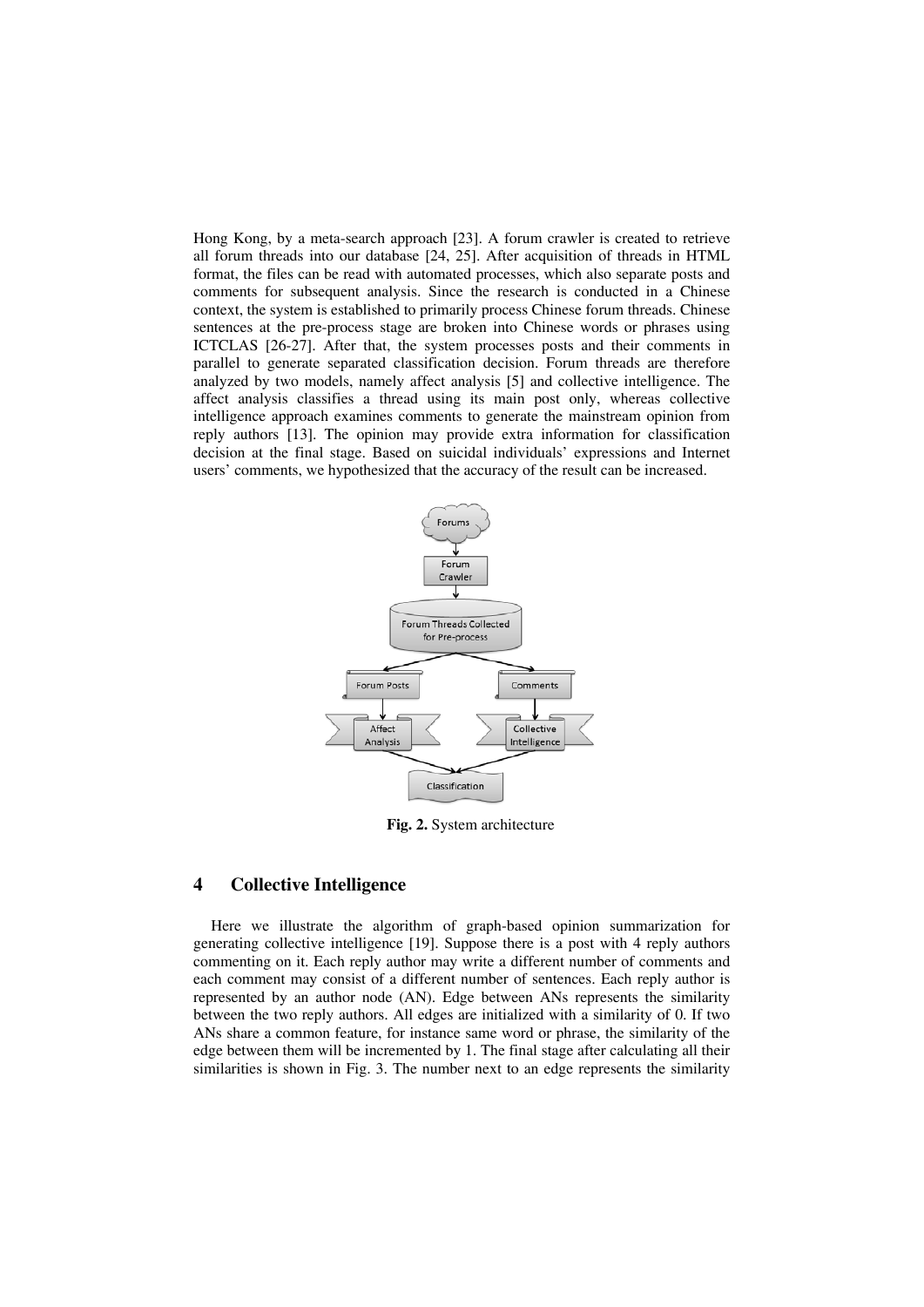after the above analysis. After that, a threshold value of similarity is calculated from all edges. If the similarity of an edge is below a threshold value, that edge would be eliminated. The detached AN will not be involved in the subsequent process being shown in Fig. 4. The reply authors contributing to a mainstream opinion will be retained in the analysis.







After identifying the main reply author group, the comments in the group are processed at a sentence level [13]. ANs comprise a number of sentences (triangular) nodes (SN) in them. Edges are formed among all SNs with an initial similarity of 0. If a sentence has a common word or phrase with another sentence, the similarity of the edge will be incremented by 1. The final stage after calculating all their similarities is shown in Fig. 5. The solid lines represent inter-author edges while the dotted lines represent intra-author edges. The main group in the graph is the group with the largest number of inter-author edges. SNs detached from the main group will not be involved in subsequent process in Fig. 6.



**Fig. 5.** Final stage of SNs **Fig. 6.** SNs detach from the main group

17

 $\overline{8}$ 

A threshold similarity value is then calculated. The edges with similarity below the threshold value will be eliminated shown in Fig. 7. For the sentences still having edges, the SN created by the reply author holding more SNs will be selected and the other will be removed as shown in Fig. 8. Thus, the number of redundant sentences will be minimized. The remaining SNs aggregate to provide a mainstream opinion.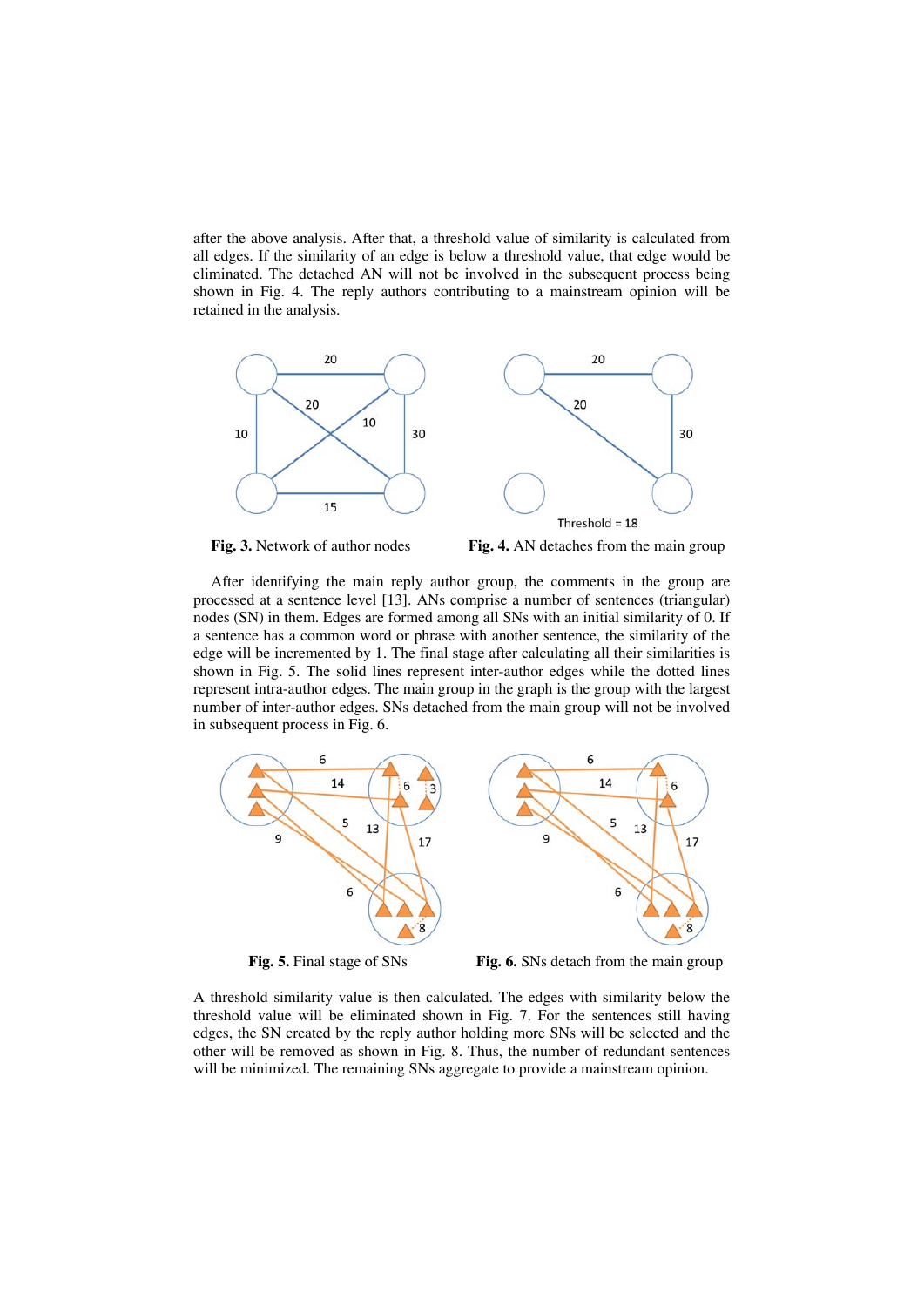

**Fig. 7.** Eliminating edges under threshold **Fig. 8.** Optimizing sentence extraction

Below is an example (A, B, C, D and E are ANs. The number means their n-th sentence. The sentences in brackets are English translations.): A1: 我 想 自殺 。 (I want to suicide.) B1: 發生 了 甚麼 事 ? (What happened?) A2: 父母 完全 唔 知道 我 的 感受 。 (My parents do not know my feelings.)

B2: 普遍 父母 不 明白 孩子 的 感受 。 (In general parents do not understand

children's feelings.)

C1: 人 就是 太 顧 自己 感受 。 (Human considers their feelings too important.)

A3: 這樣 的 人生 還有 意義 嗎 ? (Is a life like this still meaningful?)

C2: 回家 吃 奶 吧 。 (Get away and hide at home.)

B3: 快 告訴 我們 詳情 ! (Tell us the details!)

A4: 我很痛苦,沒有力量再活下去。 (I am in pain and can no longer live.)

C3: 有 本事 自殺 吧 ! (Kill yourself to prove your ability.)

D1: 其實 樓主 唔 講, 無 人 會 知道 你 想 點 。 (We have no idea what happened if you keep silent.)

E1: 財務 , 幫助 你 解決 週轉 問題 。 請電 12345678。 (Quick Finance helps you with financial problems. Phone 12345678 for aid.)

The system takes Chinese words with more than 2 Chinese characters into consideration. In this situation, the score would be:

| $A-B:2$ | $A-C:2$ | $A-D:0$ | $A-E:0$ |
|---------|---------|---------|---------|
|         | $B-C:1$ | $B-D:1$ | $B-E:0$ |
|         |         | $C-D:0$ | $C-E:0$ |
|         |         |         | $D-E:0$ |

Taking average of non-zero scores, the threshold is 1.5. Thus only edges A-B and A-C are left. Since D and E form no edges with other ANs, they are eliminated. Sentence edges are then formed between all sentences of A, B and C. Edges formed and their weight A2-B2: 2, A1-C3: 1, A2-C1: 1, B2-C1: 1 and others: 0

Taking the average of non-zero weight of edges as the threshold, the threshold is 1.5. A2-B2 is above the threshold. A2 and B2 are aggregated to provide a mainstream idea: 普遍 父母 不 明白 知道 孩子 的 感受 。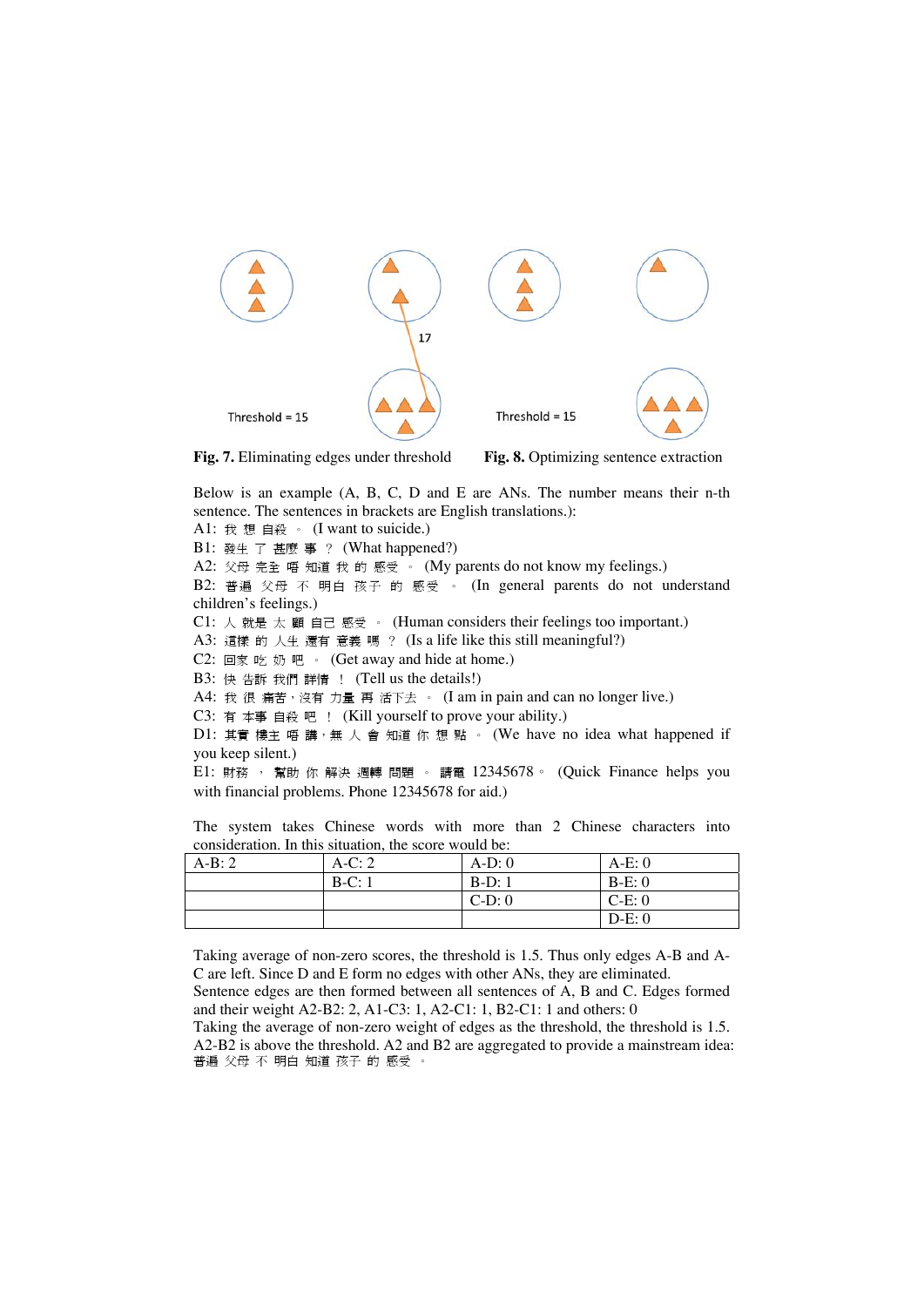## **5 Ongoing Work**

We collect forum posts with suicide expression from different sources on the Internet regularly to have a large database reflecting the real-life situation. A large amount of phrases will be stored in the database. The threads will be assessed by professionals. When our database becomes large enough, we will investigate the characteristics of the Internet users who comment on suicide-expressions and act as gatekeeper. By social network analysis, we may find out the relationship between gatekeepers on those online social platforms. The system using collective intelligence will enhance the identification of individuals expressing their suicide intent, in terms of time and cost efficiencies. Resources can be shifted from the labor-intensive identification process to the innovation and development of interventions so that more people can benefit in the future.

We will evaluate the system by conducting experiments to investigate the methodology used. Professionals would participate in the evaluation. We will classify the identified posts into different groups by problem categories. We will conduct content analysis of the collected. We will provide suicide surveillance service to various end-users who are interested in using this identification tool in searching for suicidal people on the Internet. Feedback will be collected and used for improving the system and the effectiveness of the system in real-life situation therefore will be examined.

**Acknowledgments.** This research has been supported in part by the General Research Fund (#742012), Research Grants Council, Hong Kong Government; the Azalea (1972) Endowment Fund, The University of Hong Kong; and the Small Project Funding (#104001971), The University of Hong Kong.

#### **References**

- 1. Wong, P.W.C., Fu, K.W., Yau, R.S.P., Ma, H.H.M., Law, Y.W., Chang, S.S. and Yip, P.S.F.: Accessing suicide-related information on the internet: a retrospective observational study of search behavior. Journal of Medical Internet Research. 15(1), e3 (2013)
- 2. Cheng, Q., Chang, S.S., and Yip, P.S.F.: Opportunities and challenges of online data collection for suicide prevention. The Lancet. 379(9830), e53-e54 (2012)
- 3. Ruder, T. D., Gary, M. H., Ampanozi, G., Thali, M. J. and Fischer, N.: Suicide announcement on Facebook. Crisis: The Journal of Crisis Intervention and Suicide Prevention. 32(5), 280-282 (2011)
- 4. Facebook Help Center, http://www.facebook.com/help/search/?q=suicide.
- 5. Li, T. M. H., Chau, M., Wong, P. W. C. and Yip, P. S. F.: A hybrid system for online detection of emotional distress. Intelligence and Security Informatics. 73-80 (2012)
- 6. Lloret, E. and M. Palomar, Text summarisation in progress: a literature review. Artificial Intelligence Review. 37(1), 1-41 (2012)
- 7. Gruber, T.: Collective knowledge systems: Where the social web meets the semantic web. Web Semantics: Science, Services and Agents on the World Wide Web. 6(1), 4-13 (2008)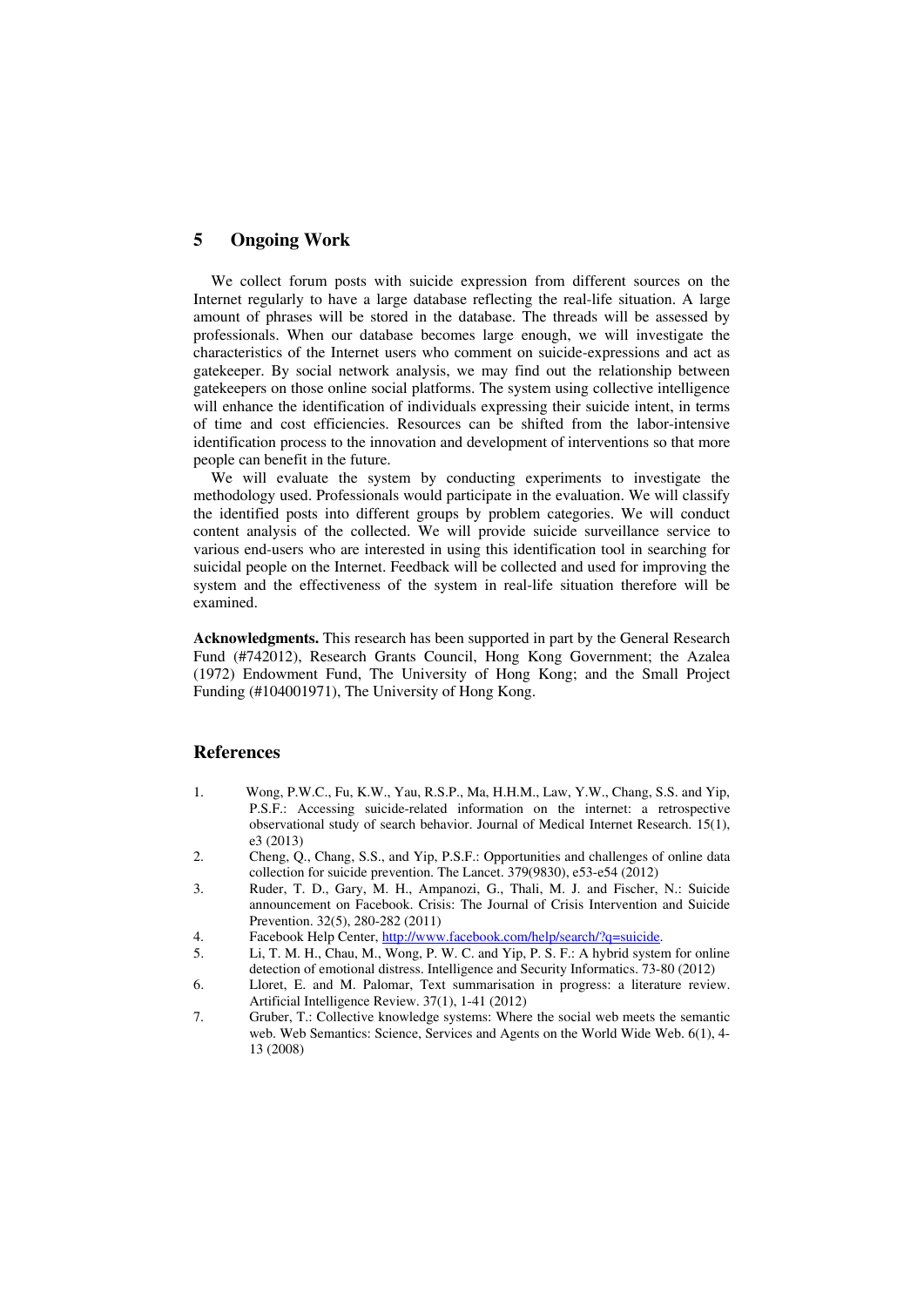- 8. Abbasi, A. and Chen H.: CyberGate: a design framework and system for text analysis of computer-mediated communication. MIS Quarterly. 32(4), 811. (2008)
- 9. Li, N. and Wu D.D.: Using text mining and sentiment analysis for online forums hotspot detection and forecast. Decision support systems. 48(2), 354-368 (2010)
- 10. Shi, L., Sun, B., Kong, L. and Zhangy, Y.: Web Forum Sentiment Analysis Based on Topics. in Computer and Information Technology, 2009. CIT'09. Ninth IEEE International Conference on. IEEE (2009)
- 11. Abbasi, A., Chen, H., Thoms, S. and Fu, T.: Affect analysis of web forums and blogs using correlation ensembles. Knowledge and Data Engineering, IEEE Transactions on. 20(9), 1168-1180 (2008)
- 12. Chau, M. and Xu J.: Business Intelligence in Blogs: Understanding Consumer Interactions and Communities. MIS Quarterly: 36(4), 1189 (2012)
- 13. Balahur, A., Kabadjov, M., and Steinberger, J.: Exploiting higher-level semantic information for the opinion-oriented summarization of blogs. International Journal of Computational Linguistics and Applications. 1(1-2), 45-59 (2010)
- 14. Lloret, E., Llorens, H., Moreda, P., Saquete, E. and Palomar, M.: Text summarization contribution to semantic question answering: New approaches for finding answers on the web. International Journal of Intelligent Systems. 26(12), 1125-1152 (2011)
- 15. Mangnoesing, G., Bunningen A. v., Hogenboom, A., Hogenboom, F. and Frasincar, F.: An empirical study for determining relevant features for sentiment summarization of online conversational documents, in Web Information Systems Engineering-WISE 2012, Springer. 567-579 (2011)
- 16. Balahur, A., Kabadjov, M., Steinberger, J., Steinberger, R., and Montoyo, A.: Summarizing Opinions in Blog Threads. in Proceedings of the 23rd Pacific Asia Conference on Language, Information and Computation (PACLIC), City University of Hong Kong Press (2009)
- 17. Chau, M., Huang, Z., Qin, J., Zhou, Y. and Chen, H.: Building a scientific knowledge web portal: The NanoPort experience. Decision Support Systems. 42(2), 1216-1238 (2006)
- 18. Chandra, M., Gupta, V., and Paul, S. K.: A Statistical approach for Automatic Text Summarization by Extraction. in Proceedings of the International Conference on Communication Systems and Network Technologies (CSNT).2011. IEEE (2011)
- 19. Ganesan, K., Zhai, C., and Han, J.: Opinosis: a graph-based approach to abstractive summarization of highly redundant opinions. in Proceedings of the 23rd International Conference on Computational Linguistics. Association for Computational Linguistics. (2010)
- 20. Lévy, P. and Bonomo, R.: Collective intelligence: Mankind's emerging world in cyberspace: Perseus Publishing (1999)
- 21. Lykourentzou, I., Papadaki, K., Vergados, D. J., Polemi, D. and Loumos, V.: CorpWiki: A self-regulating wiki to promote corporate collective intelligence through expert peer matching. Information Sciences. 180(1), 18-38 (2010)
- 22. Bothos, E., Apostolou, D., and Mentzas, G.: Collective intelligence for idea management with Internet-based information aggregation markets. Internet Research. 19(1), 26-41 (2009)
- 23. Chen, H., Fan, H., Chau, M. and Zeng, D.: MetaSpider: Meta-searching and categorization on the Web. Journal of the American Society for Information Science and Technology. 52(13), 1134-1147 (2001)
- 24. Chau, M. and Chen, H.: Comparison of three vertical search spiders. Computer. 36(5), 56-62 (2003)
- 25. Chau, M., Zeng, D. and Chen, H.: Personalized spiders for web search and analysis. in Proceedings of the 1st ACM/IEEE-CS Joint Conference on Digital libraries. ACM (2001)